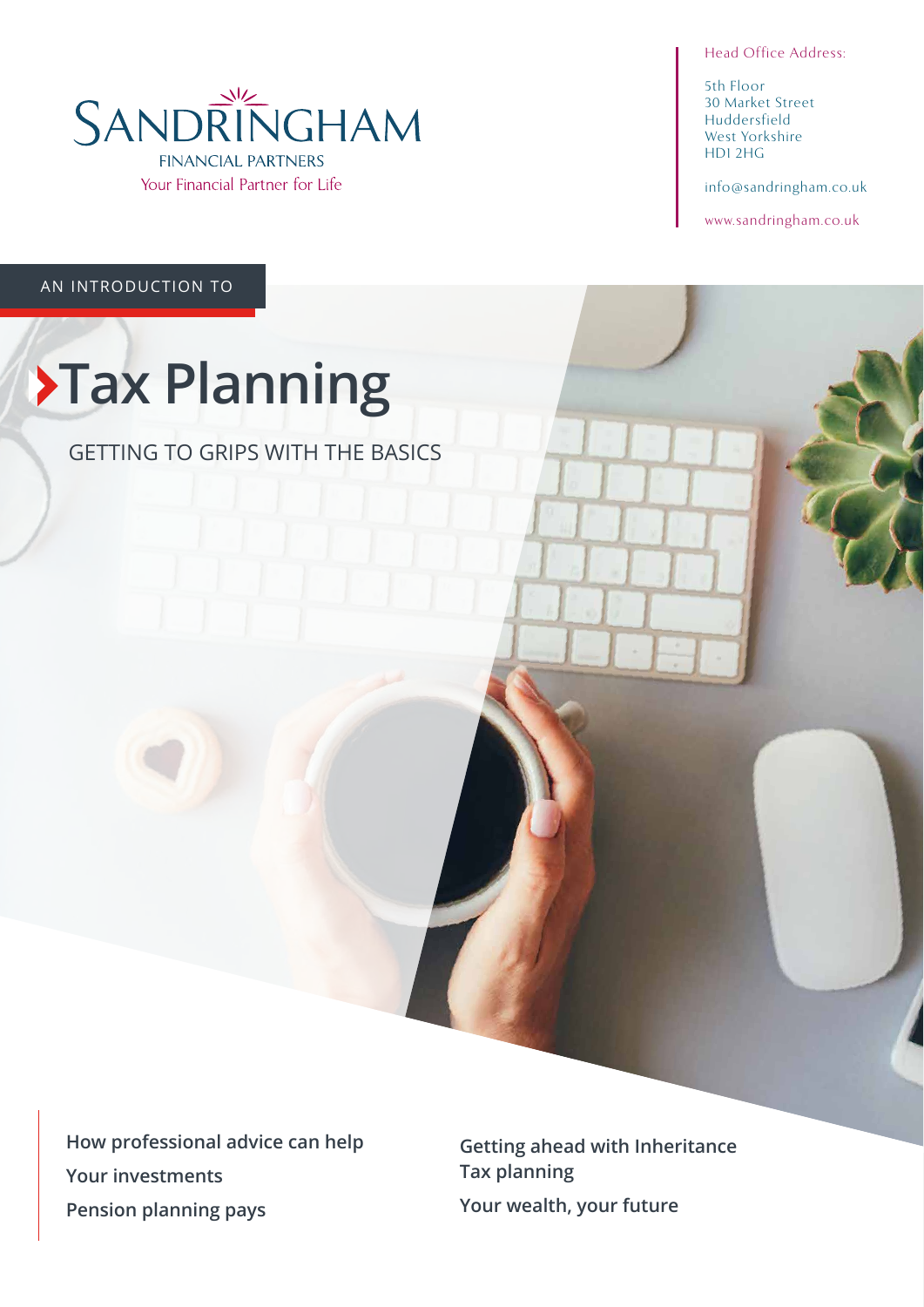

**W** hilst we'd all probably<br>goes towards providing the<br>important songices we all rely on such **agree that paying tax that important services we all rely on, such as the NHS and schools, is the right and proper thing to do, no one needs to end up paying more than their fair share.** 

Each year, the government announces the tax allowances and exemptions that we are entitled to and it makes sense to maximise their use in meeting our individual financial goals.

#### **HOW PROFESSIONAL ADVICE CAN HELP**

Most of us face being taxed on our income, our capital gains and in some circumstances, the value of our estate when we die. Taxation can be complicated, and the rules, reliefs, exemptions and allowances often change, so it is worth seeking advice to be clear on how taxes work and the most efficient way to arrange your finances.

In our experience, many people can easily find themselves paying too much tax.

That's why it's important that your financial position is regularly reviewed to ensure that you don't miss out on opportunities that could reduce your tax liability.

#### **TAXATION BASICS**

In the UK, the tax year runs from 6 April through to 5 April. Each of us has a 'Personal Allowance'. This is the amount we can earn without paying any Income Tax. For the 2021–22 tax year this is £12,570.

If you earn more than your Personal Allowance, you pay tax at the applicable rate on all earnings above the allowance, but the allowance itself remains untaxed. Those who earn over £100,000 will find that their Personal Allowance reduces by £1 for every £2 of adjusted net income above the £100,000 limit.

#### **TAX BANDS**

For the 2021–22 tax year, if you live in England, Wales or Northern Ireland, there are three Income Tax bands – the 20%

basic rate, the 40% higher rate and the 45% additional rate.

If you live in Scotland, there are five Income Tax bands – the starter rate of 19%, the 20% basic rate, the 21% intermediate rate, the 41% higher rate and the 46% additional rate.

#### **TAX-FREE SAVINGS**

ISAs make good financial sense, which is why around 42% of adults in the UK have one.<sup>1</sup> They represent a taxefficient way of saving or investing and the annual allowance for 2021–22 is a generous £20,000. Saving for children is encouraged too, through a Junior ISA (annual allowance £9,000).

There are several different types, including the Lifetime ISA which is designed for those aged 18 to 40, wanting to save for their first home or their retirement. You can contribute up to £4,000 in each tax year as part of your £20,000 overall limit. Contributions and government bonuses can continue up to age 50.

**The value of investments can go down as well as up and you may not get back the full amount you invested. The past is not a guide to future performance and past performance may not necessarily be repeated.**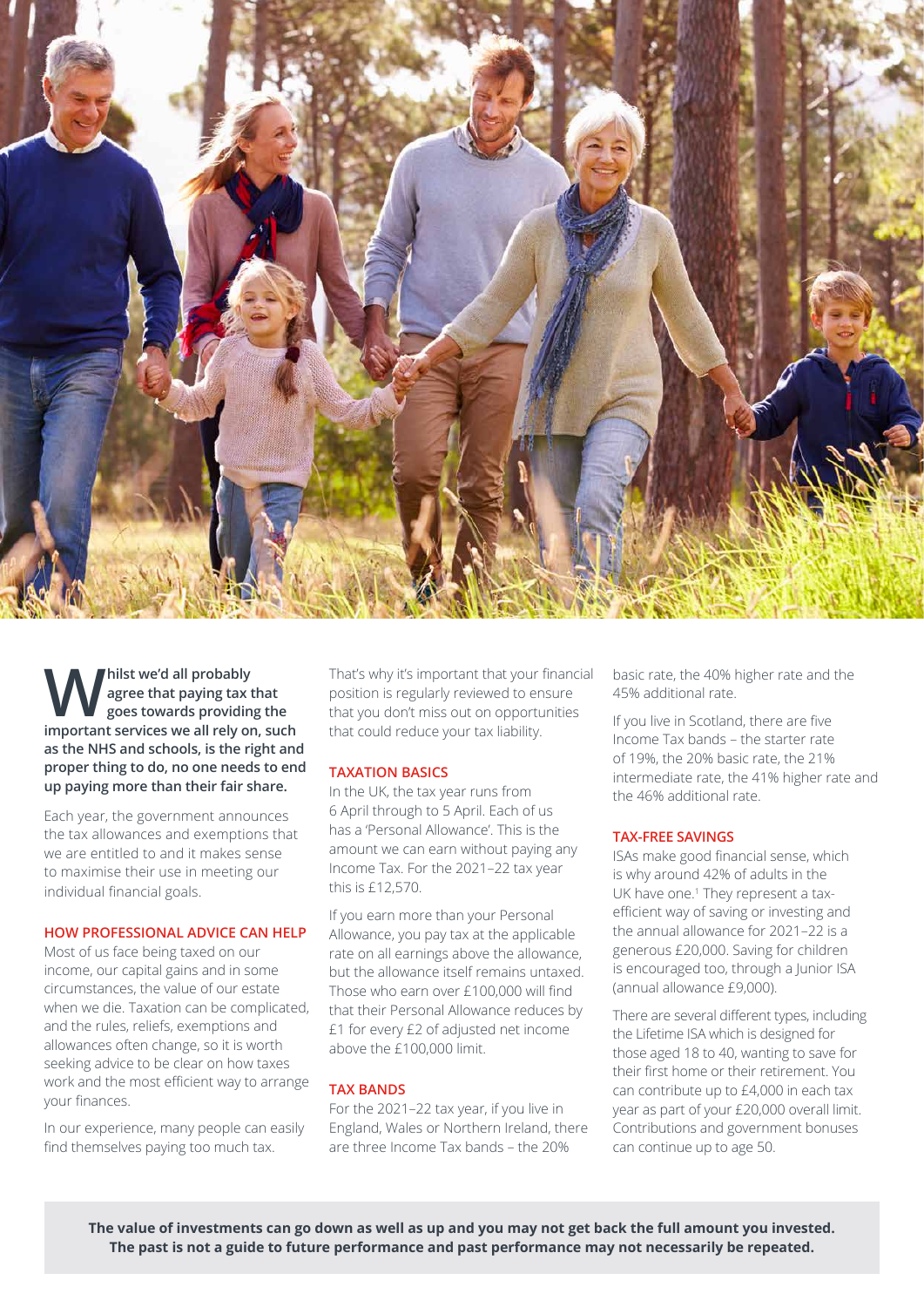We can help you maximise your annual £20,000 allowance and recommend the right plans, taking into consideration your financial goals.

# **INVESTMENTS**

ISA allowances can be used to make investments as well as savings. We will always consider your tax position when deciding where you should put any money that you want to invest for the future.

We can explain how Capital Gains Tax (CGT) works, and how best to use your annual personal exemption (£12,300 in the 2021–22 tax year). We will also take into consideration the tax-free dividend allowance (£2,000 in the 2021–22 tax year) and be able to explain how dividend income over that level is taxed.

For those with substantial funds to invest who are prepared to accept a higher level of risk, then Enterprise Investment Schemes, Venture Capital Trusts and Seed Enterprise Investment Schemes all come with Income Tax and Capital Gains Tax benefits.

#### **PENSION PLANNING PAYS**

One of the key attractions of paying into a pension is the tax relief available to savers. Basic rate taxpayers receive 20% tax relief on their contributions. Higher rate taxpayers can get up to 40% relief and the figure for additional rate taxpayers is 45%, which in both instances can be claimed through their tax returns.

Scottish taxpayers paying tax at 21%, 41% or 46% will also need to claim their tax relief through their annual tax returns.

Generally, the annual allowance for pensions is £40,000, however, if you start to take money from a defined contribution pension, the amount you can pay in without penalty may reduce. This is known as the Money Purchase Annual Allowance or MPAA for short.The MPAA will not be invoked if you just take your pension commencement lump sum (PCLS), among other exemptions. The MPAA for 2021–22 is £4,000.

Pensions can be complex, that's why many people seek help. We can help ensure not only that you maximise the use of your allowable contribution limits, but also ensure that when the time comes to take your pension, you do so in as tax-efficient a way as possible. The good news is that you can take 25% of your pension pot from age 55 (expected to rise to age 57 in 2028) in the form of a tax-free lump sum.

## **INHERITANCE TAX**

Many people are concerned that on their death, their families will be faced with a sizeable bill for Inheritance Tax (IHT). Where the tax is payable, the rate applicable is 40%, although this can be reduced to 36% if you leave at least 10% of your net estate to charity.

However, with careful planning it's possible to reduce the level of tax payable. The nil rate band is £325,000 per person and where a main residence is passed to a direct descendant there is an allowance of £175,000 in this tax year.

We can explain how you can use your annual IHT allowances to make small gifts each year. If you wish to give away more substantial sums during your lifetime, we will be able to explain how you can do this tax-efficiently. If you survive for seven years after making the gift, it will be outside of your estate for IHT.

## **PLANNING YOUR WEALTH FOR THE FUTURE**

Tax planning involves taking sensible steps to reduce the amount of tax you pay. However, whilst tax-efficiency can have a vital part to play in successful saving and investment, it's important not to let it be the sole driver of your savings or investment decisions, or to steer you away from achieving your core financial goals.

Working with us can help you put in place the right plans for your future to safeguard your wealth.

1 HMRC April 2019

**The value of investments can go down as well as up and you may not get back the full amount you invested. The past is not a guide to future performance and past performance may not necessarily be repeated.**

**A pension is a long-term investment. The fund value may fluctuate and can go down. Your eventual income may depend on the size of the fund at retirement, future interest rates and tax legislation.**

*Tax planning involves taking sensible steps to reduce the amount of tax you pay. However, whilst tax-efficiency can have a vital part to play in successful saving and investment, it's important not to let it be the sole driver of your savings or investment decisions, or to steer you away from achieving your core financial goals*

#### **WE'RE HERE TO HELP**

We're only a phone call away, so if you have any questions or would like to discuss the best options for your individual circumstances, please do get in touch.